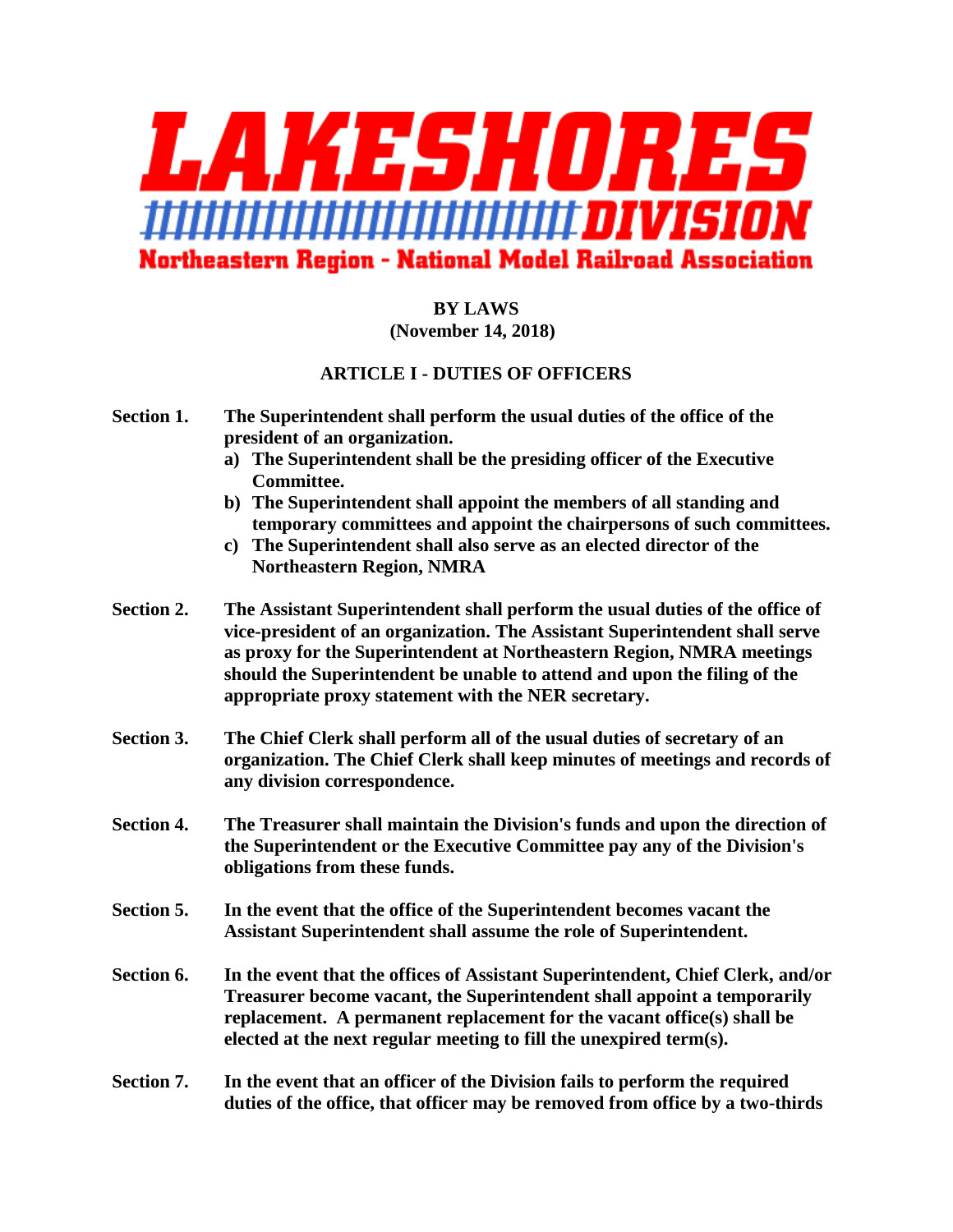**majority vote of the division members present at any regular meeting.** 

**Section 8. In the event that an officer fails to maintain membership in the National Model Railroad Association or reside within the boundaries of the Division, that person can no longer hold office. The Superintendant may appoint someone to temporarily fill that position until a permanent replacement is elected by the membership at a meeting of the Division.**

# **ARTICLE II - COMMITTEES**

- **Section 1. The Executive Committee shall consist of the Superintendent, Assistant Superintendent, Chief Clerk, Treasurer and any designees whom they may appoint to the Executive Committee.**
	- **a) The Executive Committee shall take and hold title to all assets of the Division and shall designate a depository to receive funds and the disposition of such funds.**
	- **b) The Executive Committee shall meet at the call of the Superintendent or upon the request of any two members of the Executive Committee.**
	- **c) The Superintendent shall give notice of a meeting to all members of the Executive Commitee at least 48 hours in advance of the meeting.**
	- **d) Three members shall constitute an Executive Committee meeting quorum.**
- **Section 2. The Nominating Committee shall consist of a Chairperson and two members appointed by the Superintendent.**
- **Section 3. The Superintendent shall appoint the chairperson and members of any permanent or temporary committee.**
- **Section 4. The term of any permanent or temporary committee members shall coincide with the term of the Superintendent who appointed them.**

# **ARTICLE III - ELECTION OF OFFICERS**

### **Section 1. Officers shall be elected at the annual meeting in even numbered years.**

- **a) The candidate receiving the highest number of votes for an office shall be declared elected.**
- **b) In the event of a tie, the Superintendent shall cast the deciding vote.**

# **ARTICLE IV - ORDER OF BUSINESS**

# **Section 1. The order of business at any official meeting of the Division shall be:**

- **a) Presentation of the Minutes of the last meeting**
- **b) Report of the Treasurer**
- **c) Report of the Executive Committee**
- **d) Report of the Nominating Committee, if applicable**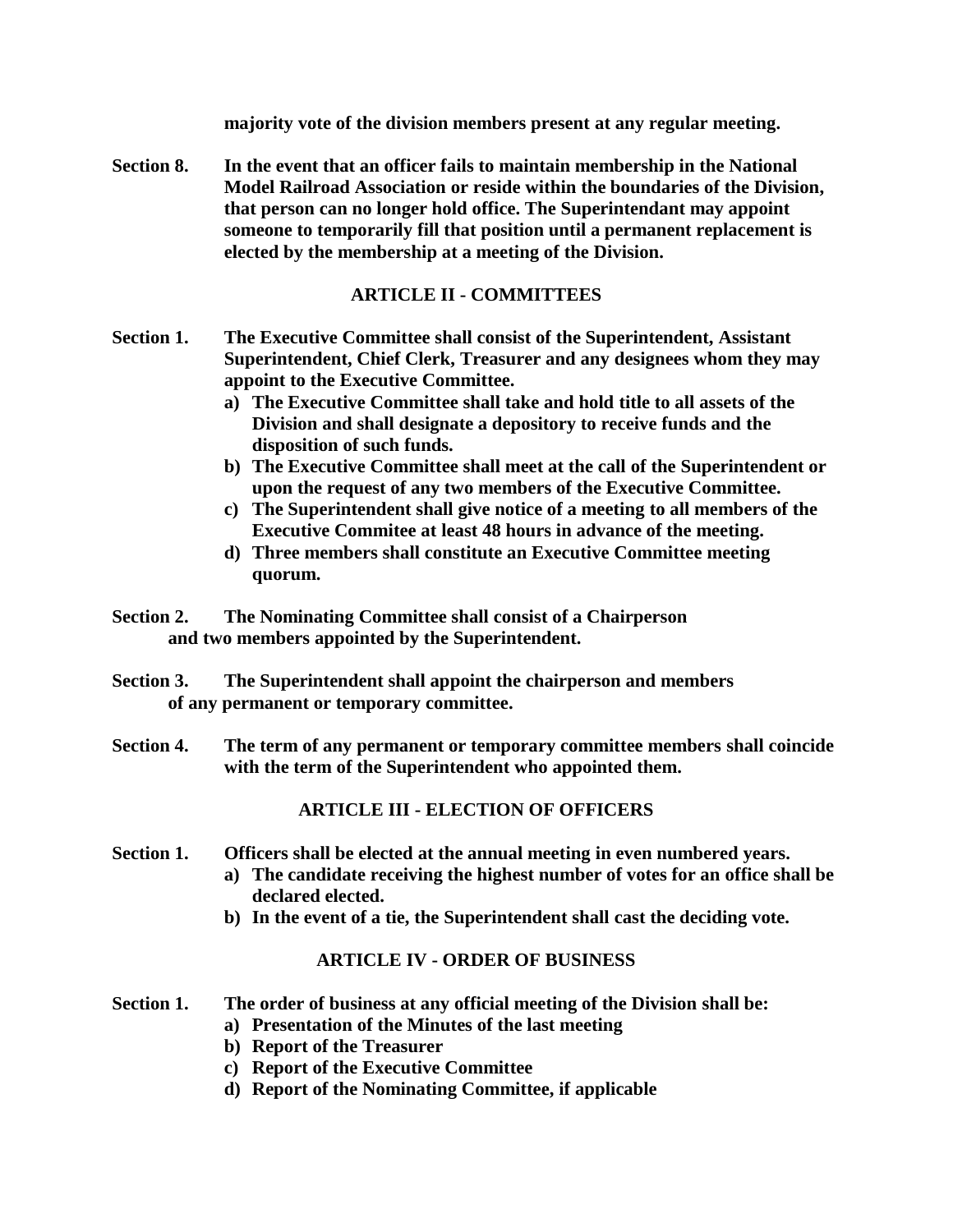- **e) Report(s) of other committees, if applicable**
- **f) Election of Officers, if applicable**
- **g) Old business**
- **h) New business**
- **i) Remarks from visiting NMRA, NER officials or persons of note**
- **j) Adjournment**
- **Section 2. Unless otherwise provided, Robert's Rules of Order shall be followed at all meetings.**

### **ARTICLE V - TERRITORY**

**Section 1. The territory encompassed by the Lakeshores Division shall be determined by the Executive Committee of the Northeastern Region, NMRA.**

### **ARTICLE VI - MEMBERSHIP AND FEES**

- **Section 1. There are no separate division dues. All division members must be current members of the NMRA and reside within the boundaries of the Lakeshores Division.**
- **Section 2. Fees for meetings are set by the LSD Executive Committee and paid by attendees upon entry to meetings.**
- **Section 3. Visitors are allowed three visits to an NMRA meeting IN THEIR LIFETIME. Per National policy, if they do not join by their third visit, they are not eligible to attend any more meetings until they join. This** *does not* **apply to a member's spouse, minor children, or caregivers.**
- **Section 4. Only current members of the Division may hold office and vote.**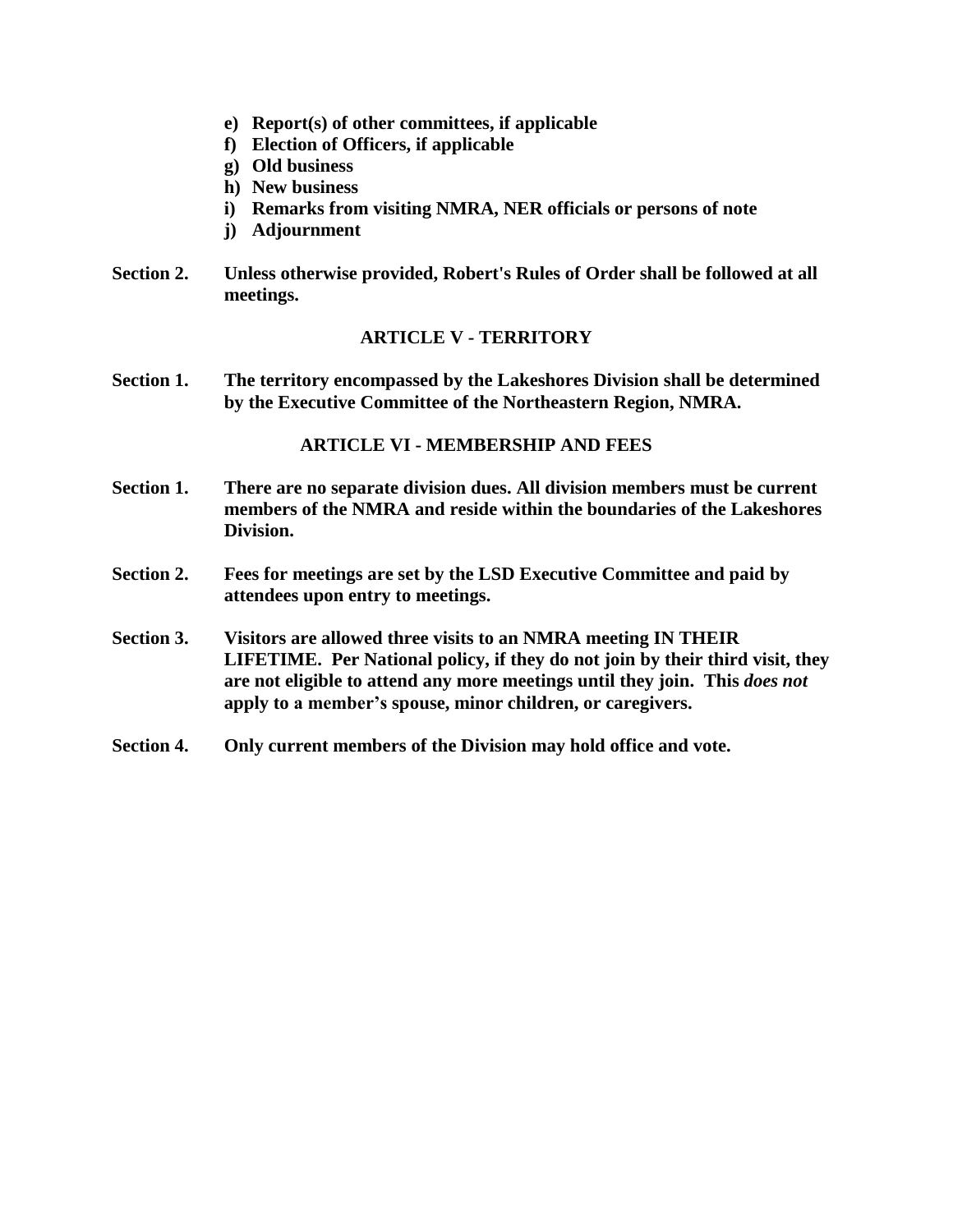### **APPENDIX 1**

#### **SUPPLEMENT TO BYLAWS ADOPTED NOVEMBER 14, 2018**

**This appendix contains actions approved either by majority vote of the Lakeshores Division's Executive Committee or General Membership that affect ongoing policy or procedures of the Division and which may be incorporated into future revisions of the Division's Bylaws.**

#### **Resolution #1: APPROVAL OF FINANCIAL EXPENDITURES**

**Any expenditure over \$50.00, including recurring expenses such as insurance premiums, must be approved by two-thirds (⅔) of the members present at a Lakeshores Division Executive Committee meeting. Exceptions to this resolution are expenses for which direct reimbursement is expected, such as apparel or nametag orders made for members. Expenses under \$50.00 must be approved by the Superintendent or Treasurer.**

**Executive Committee meeting Minutes, March 10, 2021--Motion to approve Resolution #1 as written was made by Mike Pyszczek, seconded by John Becker, and approved unanimously.**

#### **Resolution #2: FINANCIAL SUPPORT OF MEMBER PROJECTS**

**The Lakeshores Division may provide financial support for member projects such as video presentations. Support for these projects will require approval by two-thirds (⅔) of the members present at a Division Executive Committee meeting. The amount of financial support will be determined on an individual basis. Projects must be for regional or national presentation. The Lakeshores Division will have final ownership of any project for which it provides financial support.**

**Executive Committee Meeting Minutes, November 18, 2020--Protocol for LSD financial support of future projects was discussed. Approval for such projects and amount of financial support will be on an individual basis. Projects must be for regional or national presentation. The LSD will have final ownership of any project for which it provides financial support. A motion to approve this protocol was made by Gordon Spalty, seconded by Ray Howard, and was passed unanimously. Executive Committee Meeting Minutes February 10, 2021--"Financial Support of Member Projects" was passed unanimously on November 18, 2020 but must be amended. Discussion regarding approval of Division expenses (e.g. by majority vote, ⅔ vote, EC, or General Membership) was tabled until the next EC meeting so that current Bylaws could be reviewed by Dave Durr. Executive Committee Meeting Minutes, March 10, 2021--Motion to approve Resolution #2 as currently written was made by Jim Fairbanks, seconded by Gordon Spalty, and passed unanimously.**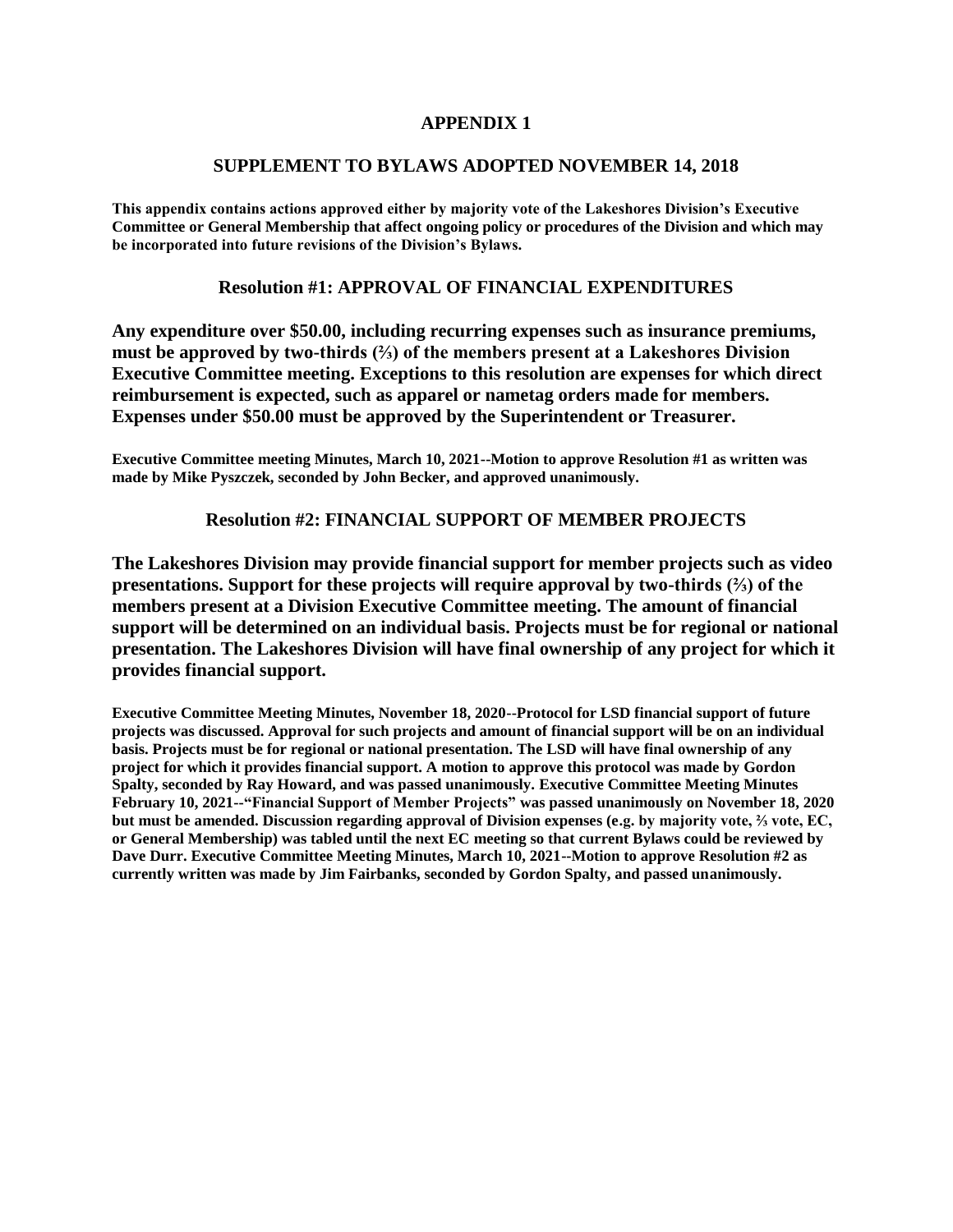### **APPENDIX 2**

#### **EXECUTIVE COMMITTEE/MEMBERSHIP ACTIONS**

**This appendix contains actions approved either by majority vote of the Lakeshores Division's Executive Committee or General Membership that do not affect ongoing day-to-day policies or procedures of the Division and which will not be incorporated into future revisions of the Division's Bylaws. They do, however, provide the background and guidance for implementation of specific Division activities that may be ongoing.**

#### **HAROLD RUSSELL AWARD**

**The Lakeshores Division proposes to sponsor the First Place Award for the Structure Model Contest at the annual NER Convention for the years 2021 through 2025 with the first option to continue beyond that time. The Division also proposes to name the award:**  *Harold Russell Award***.**

**Harold is MMR #14 and has been a revered member of the Lakeshores Division since its inception in 1962. He has served in officer and committee chair positions for many of those years, both in the Division and Region. Since 1961 Harold has had numerous articles with detailed drawings of structures, locomotives, and rolling stock published in model railroad magazines. To honor his service to the Division and mentoring and friendship to its members, the Division proposes to create and sponsor this contest and award.**

**Models will be judged according to the criteria established by the NMRA for national contests. The highest point total will receive the** *Harold Russell Award* **provided the model receives enough points for a Merit Award.**

**The** *Harold Russell Award* **will consist of a plaque and a gift (TBD) from the Lakeshores Division. A member of the Lakeshores Division will present the award at the NER Convention. Executive Committee Meeting Minutes, February 10, 2021--Model Contest Proposal—It was agreed that the Division will propose to sponsor the Harold Russell Award for the First Place finisher of the Structures Model Contest at the Annual NER Convention.**

**Models will be judged according to the criteria established by the NMRA for national contests; to receive the award a model must receive enough points for a Merit Award.**

**The Harold Russell Award will consist of a plaque and a non-cash gift (TBD) from the Division. The final proposal for this award will be written for review at the next EC Meeting. Executive Committee Meeting Minutes--March 10, 2021--Motion to sponsor the Harold Russell Award for First Place in the Structures Model Contest at the annual NER Convention was made by Gordon Spalty, seconded by Jim Fairbanks, and approved unanimously. The proposal will now be presented to the NER Board of Directors at their March 21, 2021 meeting.**

**This proposal was approved by unanimous vote of the Northeastern Region-NMRA Board of directors on March 21, 2021. The First Harold Russell Award will be given at the NER 2021 Mill City Convention.**